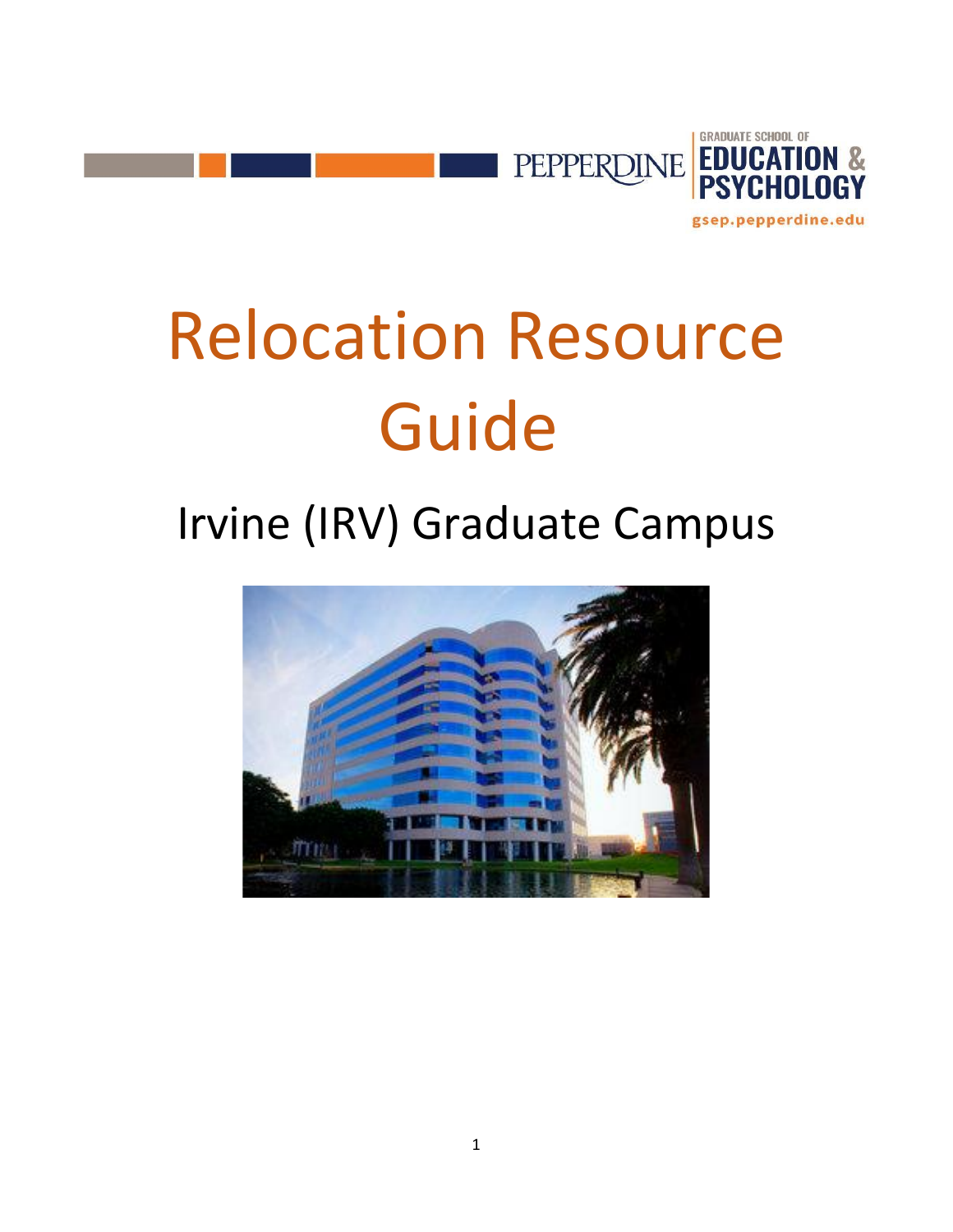## Table of Contents

For questions, send an email to: [GSEP.Housing@pepperdine.edu](mailto:GSEP.Housing@pepperdine.edu)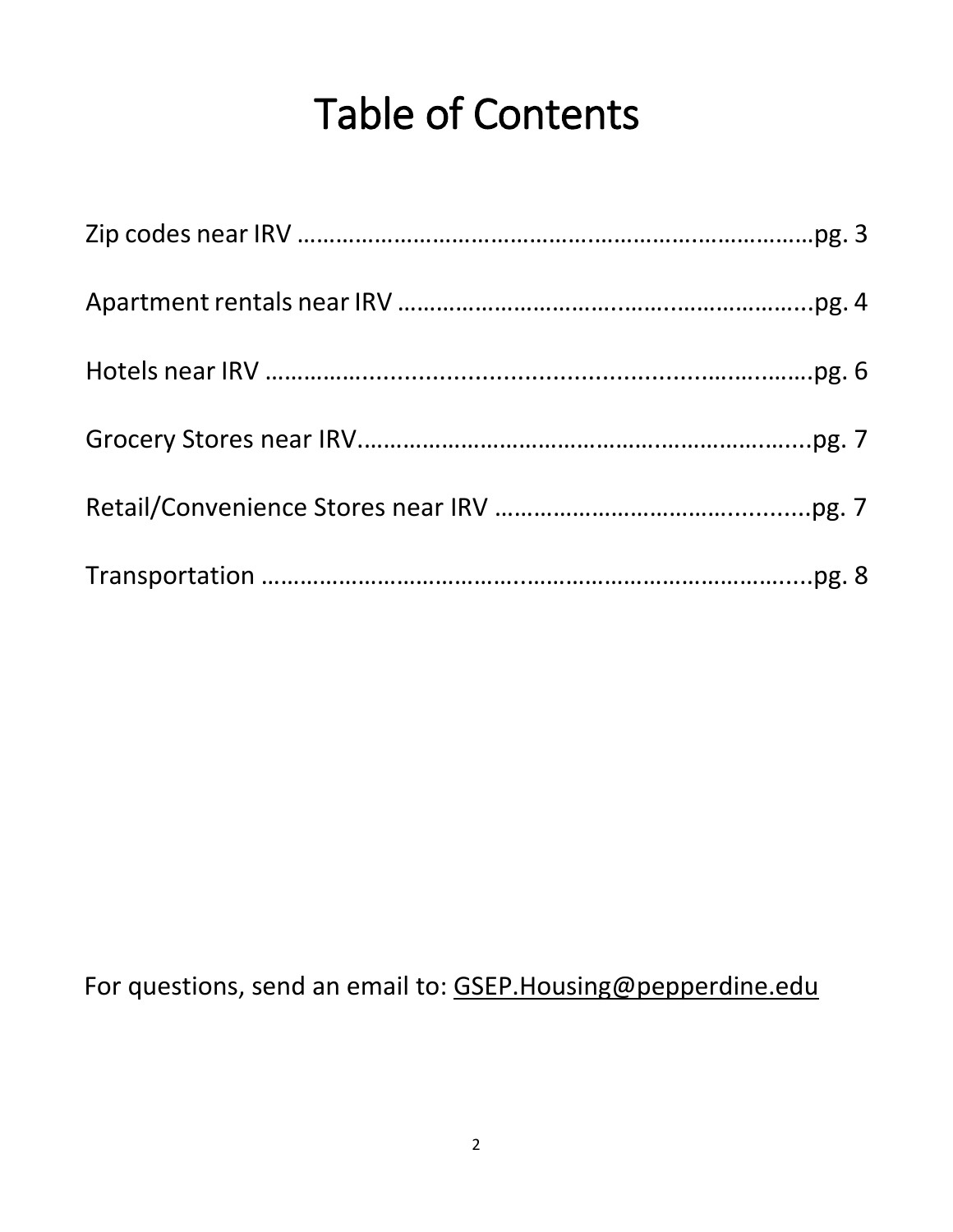## Zip codes near GSEP, IRV Campus

The provided zip codes are cities close to the Irvine campus. This information is helpful to conduct apartment searches close to the campus.

### City of Irvine

*Zip codes: 92602, 92603, 92604, 92606, 92610, 92612, 92614, 92617, 92618, 92620, 92637, 92650, 92657, and 92679*

#### City of Santa Ana

*Zip code: 92701, 92703, 92704, 92705, and 92707*

#### City of Newport Beach

*Zip codes: 92625, 92657, 92660, 92661, 92662, and 92663*

City of Costa Mesa

*Zip code: 92626, and 92627*

#### City of Tustin

*Zip codes: 92780, and 92782*

#### City of Corona Del Mar

#### *Zip code: 92625*

#### City of Fountain Valley

*Zip codes: 92708*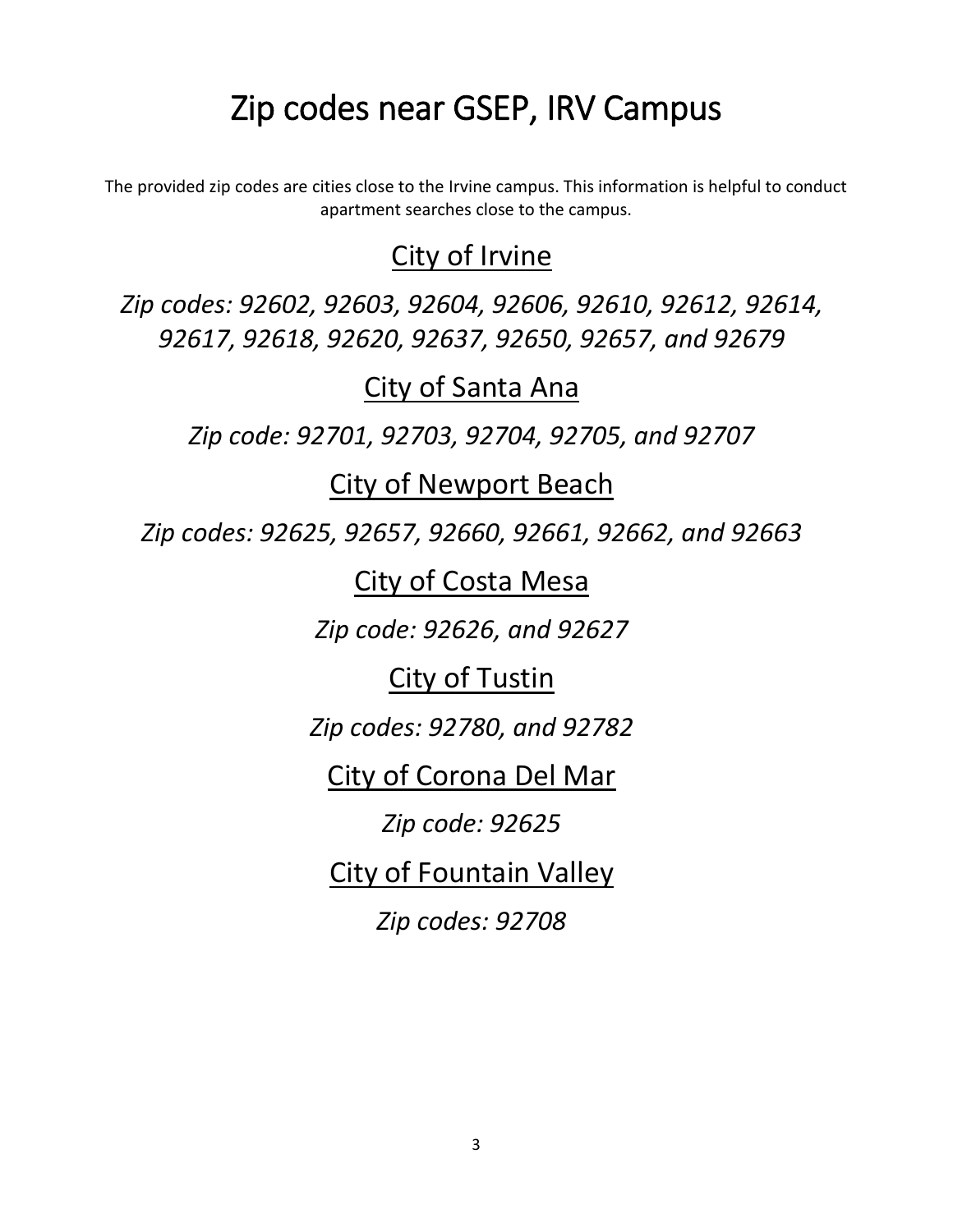## Apartment rentals near GSEP, IRV Campus

The following is a *partial* list of apartments in proximity to the Irvine (IRV) Graduate Campus. This list is provided as a service. It is not intended as an endorsement of any facility listed. Note: Prices are subject to change. Rates are effective as of January 2020.

#### **Main Street Village**

2555 Main St. Irvine, CA 92614 (844) 268-2022 **Distance:** 1.2 miles from IRV Campus

**Amenities:** Community Garden, Dog Friendly, Fitness Center, Private Pool Cabanas, Basketball Court, Outdoor Exercise Course, Clubhouse with Gourmet Kitchen, Saltwater Resort Pool, Two Spas, Outdoor Fireplaces/Fire pits, Private Theatre Room, e-Lounge with HDTV, Executive Conference Room, Private Parking with Controlled Entry Access, Washer/Dryer in unit, & Granite countertops **Price Range:** 1 Bedroom: \$2,620+, 2 Bedroom: \$3,601+, 3 Bedroom: \$4,243+ **Office Hours:** Monday-Sunday 9 am-6 pm **Website:** [http://www.liveonmainstreet.com](http://www.liveonmainstreet.com/)

#### **Camden Main and Jamboree Apartments**

2801 Main St. Irvine, CA 92614 (866) 647-3293

**Distance:** 1.5 miles from IRV Campus

**Amenities**: Resident business center, Online rent payments & Maintenance Requests, High-Speed Internet with Wi-Fi and expanded cable TV, Washer/dryer, Dog park, 24-hour Emergency maintenance, BBQ area, Fitness, Yoga & Pilates studio, Junior Olympic pool with sunning deck, Playground, Steam Room, Dry sauna, Theater room, Sports lounge for Resident Activities & Private Parties **Price Range:** Studio: call for pricing, 1 Bedroom: \$2,628+, 2 Bedroom: \$3,307+ **Office Hours:** Monday-Friday 9 am-6 pm, Saturday 10 am-5 pm **Website:** [http://www.camdenliving.com](http://www.camdenliving.com/irvine-ca-apartments/camden-main-and-jamboree)

#### **The Marke**

100 E. MacArthur Blvd. Santa Ana, CA 92707 (714) 451-4567 **Distance**: 2.7 miles from IRV Campus **Amenities:** Air Conditioning, Washer/Dryer, Walk-In Closets, Pool, Salt Water Spa, Basketball Court(s), Bowling Alley, Fitness Center, On-Site Management/Maintenance, & Controlled Access **Price Range:** 1 Bedroom: \$2,710+, 2 Bedroom: \$3,225+, 3 Bedroom: \$3,520+ **Office Hours:** Monday-Saturday 9am-6pm Sunday 12pm -5pm **Website:** [http://www.lyonliving.com/the-marke](http://www.lyonliving.com/the-marke/)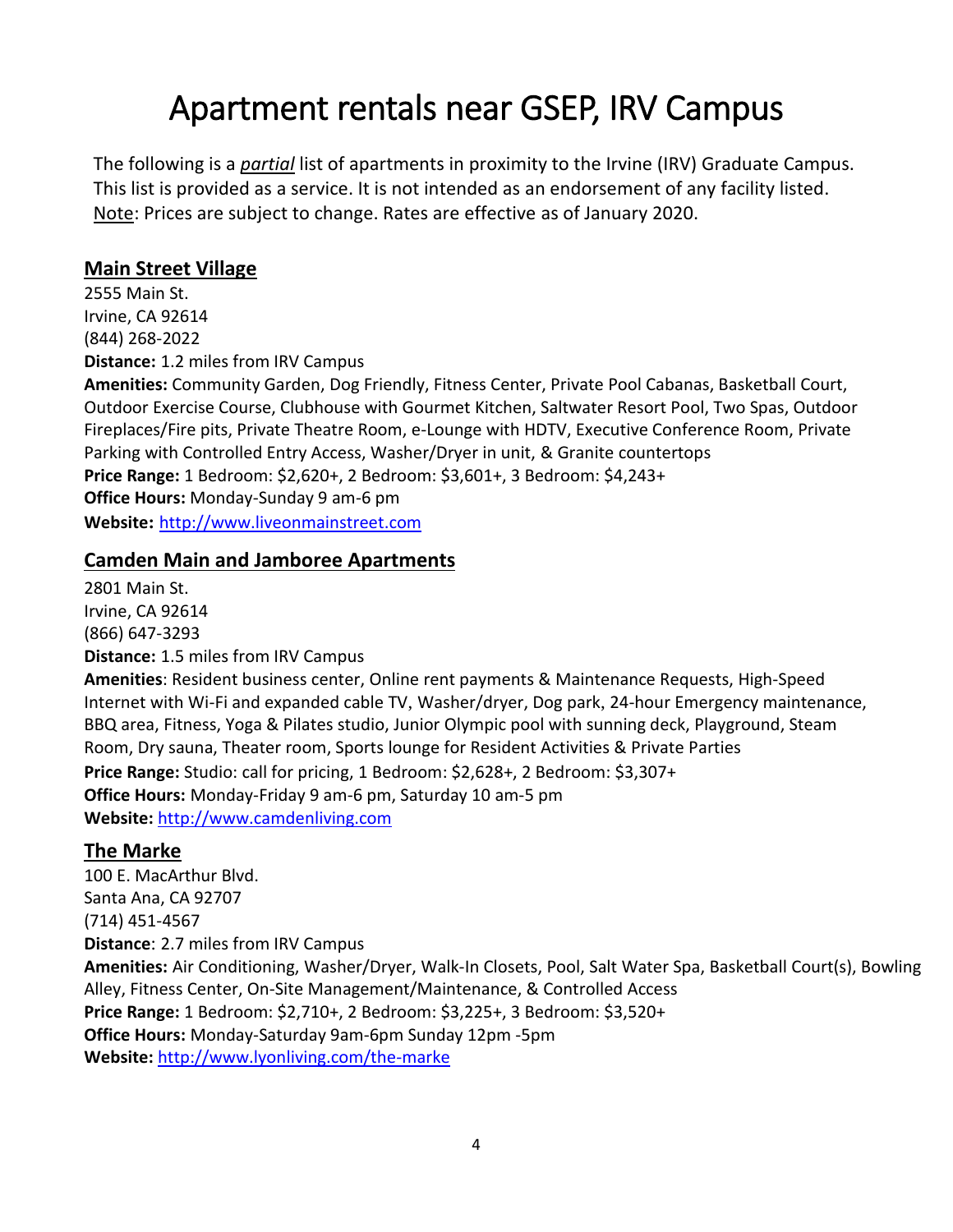#### **Adagio at South Coast**

3124 S. Main St. Santa Ana, CA 92707 (714) 576-7209 **Distance:** 3 miles from IRV Campus **Amenities:** Air Conditioning, Dishwasher, Pool, Business Center, Fitness Center, On-Site Maintenance, Gated Community, & Assigned Covered Parking **Price Range:** 1 Bedroom: \$2,425+, 2 Bedroom: \$2,600 + **Office Hours:** Monday-Sunday 9 am- 6pm **Website:** [http://www.decron.com](http://www.decron.com/apartments/adagio-at-south-coast)

#### **Californian Fountain Apartments**

3400 S. Main St. Santa Ana, CA 92707 (714) 546-6114 **Distance:** 3 miles from IRV Campus **Amenities:** Air Conditioning, Dishwasher, Pool, Outdoor Athletic Park, Multi-Purpose Sport Court, Fitness Center, On-Site Management, 24 Hour Emergency Maintenance Services, & Controlled Access **Price Range:** 1 Bedroom: \$2,150+, 2 Bedroom: \$2,300+ **Office Hours:** Monday: 8:30 am-7 pm, Tuesday-Sunday 8:30 am-5:30 pm **Website: [https://www.3400southmain.com](https://www.3400southmain.com/)**

#### **South Coast Racquet Club Apartment Homes**

1101 W. Stevens Ave. Santa Ana, CA 92707 (888) 467-5915 **Distance:** 3.2 miles from IRV Campus **Amenities:** Heated Pool, Clubhouse, Gazebos, Business Center, On-Site Maintenance, & Gated Access **Office hours:** Monday-Saturday: 9 am-6 pm, Sunday: 10 am-4 pm **Price Range:** 1 Bedroom: \$2,147+, 2 Bedroom: \$2,384+ **Website:** [http://www.southcoastracquetclubapartments.com](http://www.southcoastracquetclubapartments.com/)

#### **Astoria at Central Park West Apartments**

401 Rockefeller Irvine, CA 92612 (877) 372-0541 **Distance:** 1 mile from IRV Campus **Amenities:** Pool and Spa, great views of the city, 24-hour personalized concierge, complimentary valet

service for guest, outdoor resident terrace, community lounge with demonstration kitchen, personal fitness trainer, pet wash station, business center, bicycle storage and repair shop, gourmet coffee station, covered parking, controlled access elevators **Office hours:** Monday-Sunday: 9 am – 6 pm **Price Range:** 1 Bedroom, 2 Bedroom, and 3 Bedroom: call for pricing **Website:** <https://astoriacpw.com/>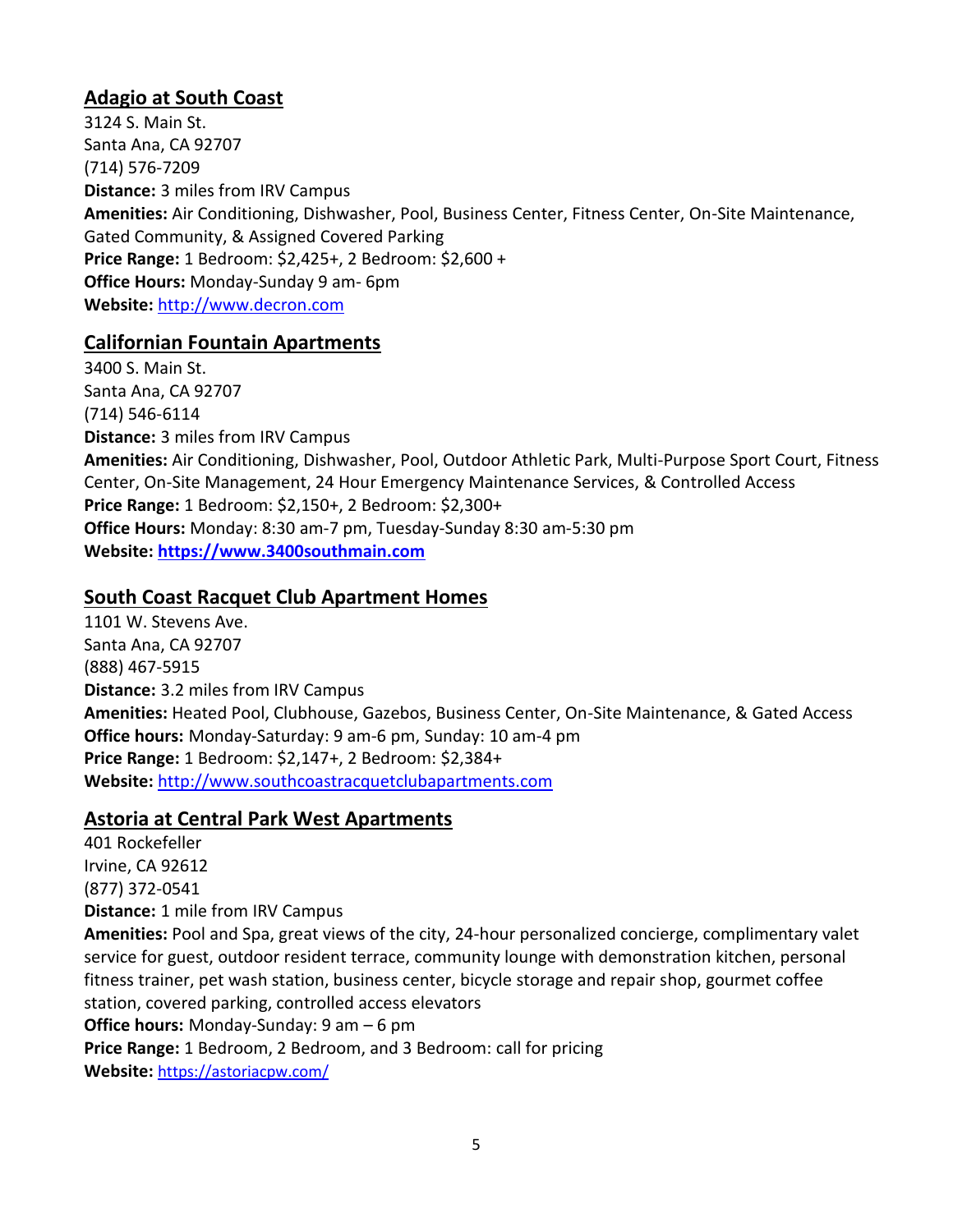## Hotels near GSEP, IRV Campus

The following is a *partial* list of hotels in proximity to the Irvine (IRV) Graduate Campus. This list is provided as a service. It is not intended as an endorsement of any facility listed. Some hotels *m*ay offer a Pepperdine student discount, please inquire as you make your reservation.

#### **Atrium Hotel**

18700 MacArthur Blvd. Irvine, CA 92612 (949) 833-2770; [Atrium Link](http://www.atriumhotel.com/) **Distance: 0.6 miles from IRV Campus**

#### **Courtyard by Marriott Santa Ana John**

#### **Wayne Airport**

8 MacArthur Pl. Santa Ana, CA 92707 (714) 668-9993; [Marriott Link](http://www.marriott.com/hotels/hotel-photos/snaog-courtyard-santa-ana-orange-county/) **Distance: 2.6 miles from IRV Campus**

#### **Embassy Suites Irvine**

**Orange County Airport**

2120 Main St. Irvine, CA 92614 (949) 553-8332; [Embassy Suites Link](http://embassysuites3.hilton.com/en/hotels/california/embassy-suites-by-hilton-irvine-orange-county-airport-KOLCAES/index.html) **Distance: 0.8 miles from IRV Campus**

#### **Extended Stay America John Wayne**

#### **Airport**

4881 Birch St. Newport Beach, CA 92660 (949) 851-2711; [Extended Stay America Link](https://www.extendedstayamerica.com/hotels/ca/orange-county/john-wayne-airport)  **Distance: 1.2 miles from IRV Campus**

#### **Hilton Irvine**

#### **Orange County Airport**

18800 MacArthur Blvd. Irvine, CA 92612 (949) 833-9999; [Hilton Link](http://www3.hilton.com/en/hotels/california/hilton-irvine-orange-county-airport-SNAOCHF/index.html) **Distance: 0.7 miles from IRV Campus**

#### **Irvine Marriott**

18000 Von Karman Ave. Irvine, CA 92612 (949) 553-0100; [Marriott Link](http://www.marriott.com/hotels/travel/laxir-irvine-) **Distance: 0.4 miles from IRV Campus** 

#### **Residence Inn Irvine John Wayne**

**Airport** 2855 Main St. Irvine, CA 92614 (949) 261-2020; [Marriott Link](http://www.marriott.com/hotels/hotel-photos/snaiv-residence-inn-irvine-john-wayne-airport-orange-county/)  **Distance: 1.5 miles from IRV Campus**

#### **Spring Hill Suites Irvine John Wayne**

**Airport** 17601 Fitch Irvine, CA 92614 (949) 757-0500; [Spring Hills Suites Link](http://www.marriott.com/hotels/travel/snaap-springhill-suites-irvine-john-wayne-airport-orange-county/) **Distance: 2.1 miles from IRV Campus**

#### **Wyndham Irvine Orange County Airport**

17941 Von Karman Ave. Irvine, CA 92614 (949) 345-1856; [Wyndham Link](https://www.wyndhamhotels.com/wyndham/irvine-california/wyndham-irvine-orange-county-airport/overview) **Distance: 0.5 miles from IRV Campus**

#### **Hyatt House Irvine/John Wayne Airport**

2320 Main St Irvine, CA 92614 (949) 936-4280; [Hyatt House Link](https://www.hyatt.com/en-US/hotel/california/hyatt-house-irvine-john-wayne-airport/snaxi) **Distance: 0.9 miles from IRV Campus**

#### **Hampton Inn & Suites Irvine-Orange County Airport**

2192 Dunpont Dr Irvine, CA 92612 (949) 748-1060; [Hampton Inn Link](https://www.hilton.com/en/hotels/snaiohx-hampton-suites-irvine-orange-county-airport/?SEO_id=YELP-HP-SNAIOHX) **Distance: 0.5 miles from IRV Campus**

#### **AC Hotel by Marriot Irvine**

3309 Michelson Dr Irvine, CA 92612 (949) 471-8710; [AC Hotel Link](https://www.marriott.com/hotels/travel/snaai-ac-hotel-irvine/) **Distance: 1.1 miles from IRV Campus**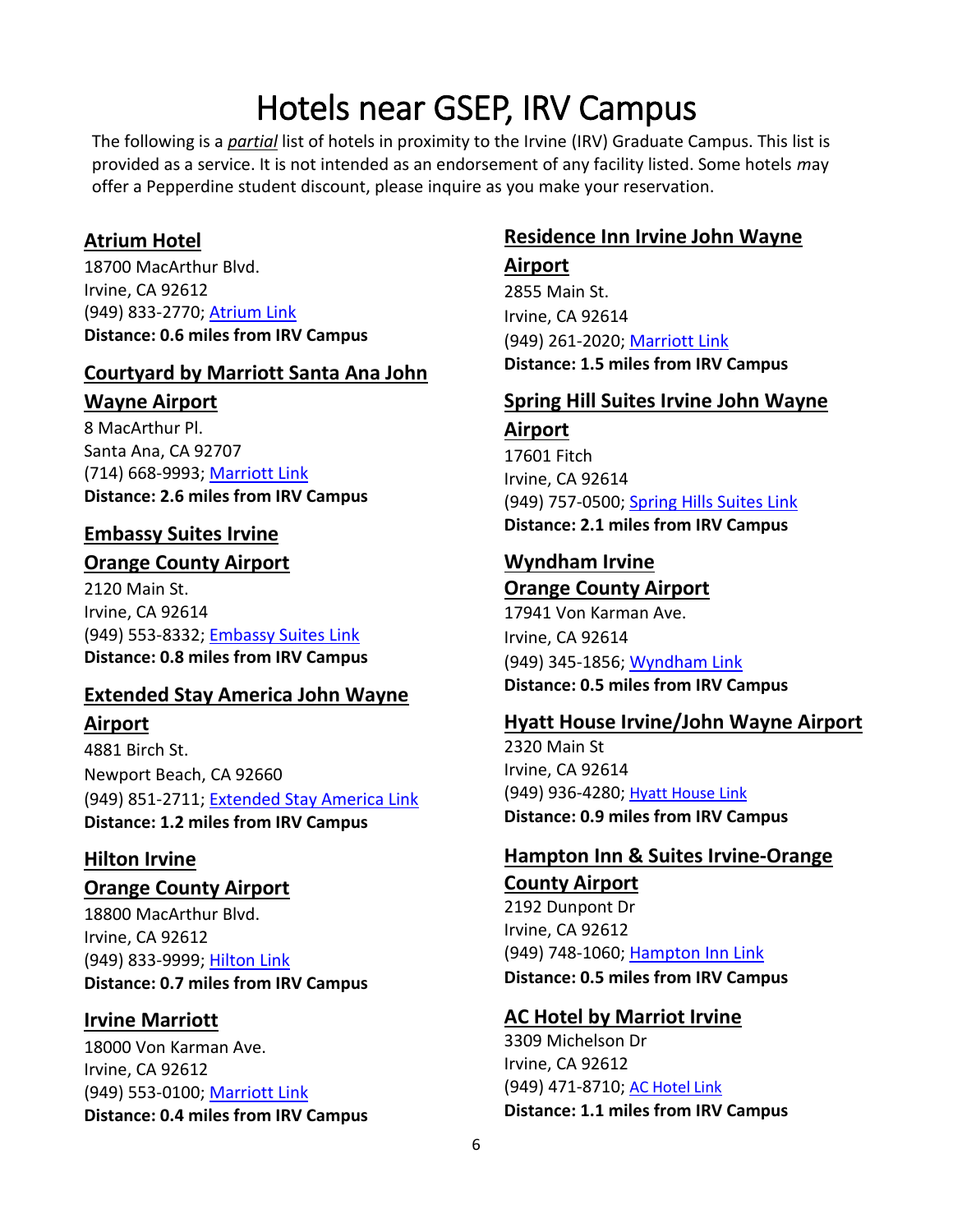### Grocery Stores near GSEP, IRV Campus

#### **Albertsons**

Distance: 3.4 miles 3825 Alton Pkwy. Irvine, CA 92602

#### **Ralphs**

Distance: 1.8 miles 17605 Harvard Ave. Irvine, CA 92614

#### **Smart and Final**

Distance: 5.4 miles 1308 West Edinger Santa Ana, CA 92704

#### **Trader Joe's**

Distance: 3.8 miles 3329 S. Bristol St. Santa Ana, CA 92704

**Vons**

Distance: 3.7 miles 3650 S. Bristol St. Santa Ana, CA 92704

#### **Sprouts Farmers Market**

Distance: 3.1 miles 3775 Alton Pkwy Irvine, CA 92606

## Retail/Convenience Stores near GSEP, IRV Campus

#### **Metro Pointe at South Coast**

Distance: 3.8 miles 901 S. Coast Dr. Costa Mesa, CA 92626

#### **The District Shopping Center**

Distance: 2.2 miles 2437 Park Ave. Tustin, CA 92782

#### **Rite Aid**

Distance: 3.8 miles 3325 S. Bristol St. Santa Ana, CA 92704

#### **Walmart**

Distance: 1.9 miles 16555 Von Karman Ave. Ste. A Irvine, CA 92606

#### **CVS Pharmacy/Photo (Two locations)**

Distance: 3.4 miles 3911 S. Bristol St. Santa Ana, CA 92704

Distance: 1.8 miles 17625 Harvard Ave. Irvine, CA 92614

#### **Target (Two Locations)**

Distance: 4 miles 3300 S. Bristol St. Santa Ana, CA 92704

Distance: 3.3 miles 3750 Barranca Pkwy. Irvine, CA 92606